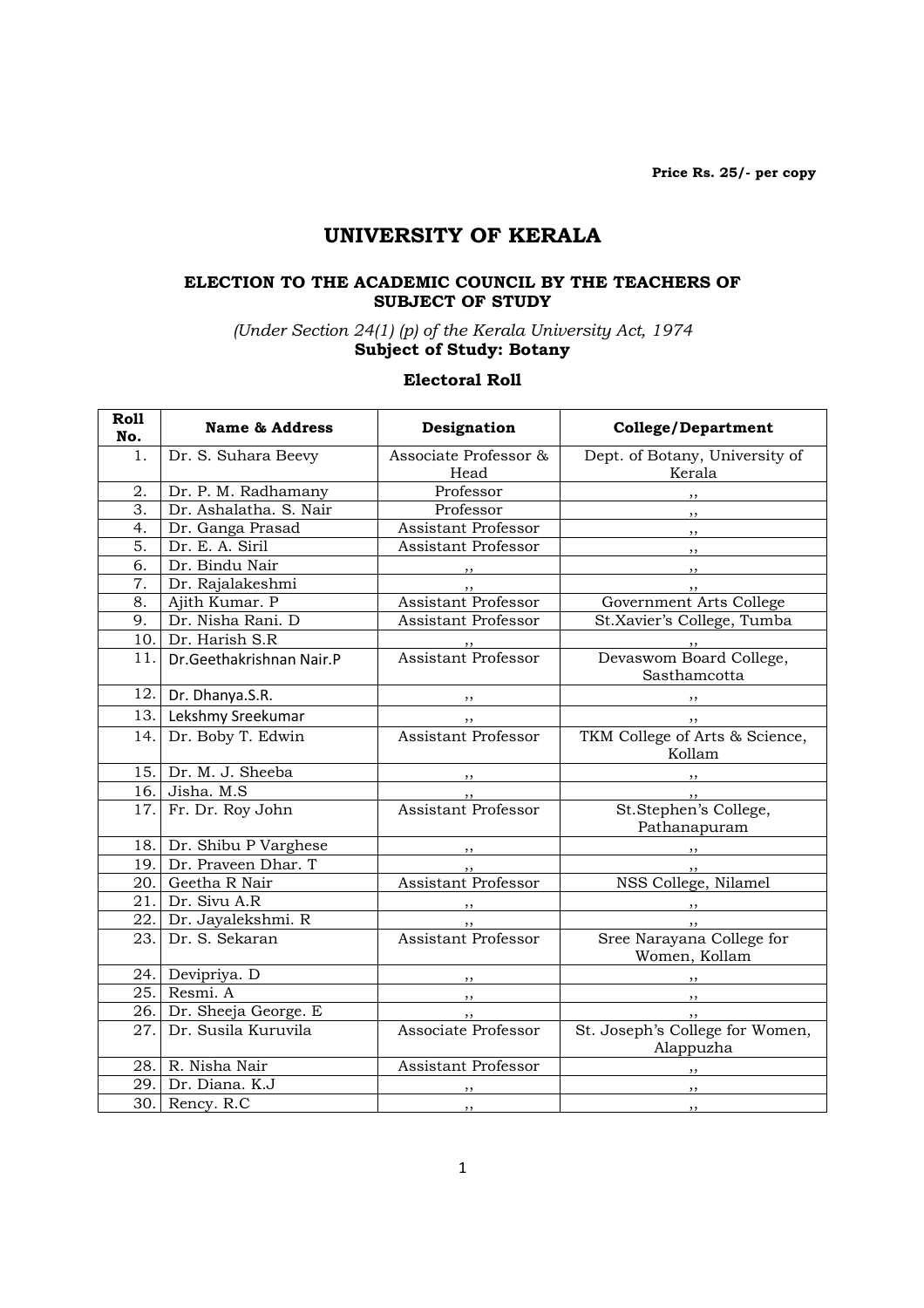| 31. | Dr. I. Mini                 | Associate Professor        | University College, Tvpm                |
|-----|-----------------------------|----------------------------|-----------------------------------------|
| 32. | Dr. Sudha Bai. R            |                            | ,,                                      |
| 33. | Dr. S Subramanian           | Assistant Professor        | $, \,$                                  |
| 34. | Dr. G S Sandhia             | ,,                         | , ,                                     |
| 35. | Sheela. K. L                | ,,                         | $, \,$                                  |
| 36. | V. S. Anilkumar             | ,,                         | , ,                                     |
| 37. | Preetha. T. S               | $, \, \,$                  | $, \,$                                  |
| 38. | Dr. Laija. S. Nair          | $, \, \,$                  | , ,                                     |
|     | 39. Dr. Remaknathan. A,     |                            | , ,                                     |
| 40. | Dr. Merilyn. V. J           | <b>Assistant Professor</b> | Fatima Mata National College,<br>Kollam |
| 41. | Dr. Maria Brigit. M         | $, \,$                     | $, \,$                                  |
| 42. | J. Nirmala Jeyarani         | ,,                         | $\overline{\phantom{a}}$                |
| 43. | Dr. A. S. Rubin Jose        | ,,                         | , ,                                     |
| 44. | Dr. Shaiju. P. N            | $, \,$                     | $, \, \, \cdot$                         |
| 45. | Dr. B. Sinilal              | $, \,$                     | , ,                                     |
| 46. | Dr. K. Anirudhan            | Principal                  | Sree Narayana College, Cherthala        |
| 47. | Dr. C. B. Nileena           | <b>Assistant Professor</b> |                                         |
| 48. | Dr. Sreeja Krishnan         |                            |                                         |
| 49. | Shal Chandran               |                            |                                         |
| 50. | Dhanya. D.S.                | $, \, \, \cdot$            | $, \, \, \cdot$                         |
| 51. | Dr.Shaji.C<br>Dr.Sreedevi.S | Associate Professor        | Sree Narayana College, Kollam           |
| 52. |                             |                            | ,,                                      |
| 53. | Nisha.A.P                   | <b>Assistant Professor</b> | ,,                                      |
| 54. | Dr.Preetha.P.S              | ,,                         | , ,                                     |
| 55. | Dr.Latha Sadanandan         | ,,                         | ,,                                      |
| 56. | Dr.Kiranraj.M.S             | ,,                         | ,,                                      |
| 57. | Dr.N.Ratheesh               | ,,                         | ,,                                      |
| 58. | Dr. Dinesh Raj. R           | Assistant Professor        | Bishop Moore College,<br>Mavelikkara    |
| 59. | Asha Ramachandran           | Assistant Professor        | ,,                                      |
| 60. | Dr. A. Sivaprasad           | ,,                         | ,,                                      |
| 61. | Dr. Brijith Lal. N. D       | ,,                         | ,,                                      |
| 62. | Robert Raju                 | ,,                         | ,,                                      |
| 63. | Kabeer. I                   | <b>Assistant Professor</b> | B.J. M. Govt. College, Chavara          |
| 64. | V.S Harikumar               | Associate Professor        | Sanatana Dharma College,<br>Alappuzha   |
| 65. | P.R Unnikrishna Pillai      | ,,                         | ,,                                      |
| 66. | C. Dileep                   | <b>Assistant Professor</b> | ,,                                      |
| 67. | V.N. Sanjai                 | ,,                         | ,,                                      |
| 68. | P.K. Bindu                  | ,,                         | ,,                                      |
| 69. | T. Sunil Kumar              | ,,                         | ,,                                      |
| 70. | Sreeranjini S               | ,,                         | ,,                                      |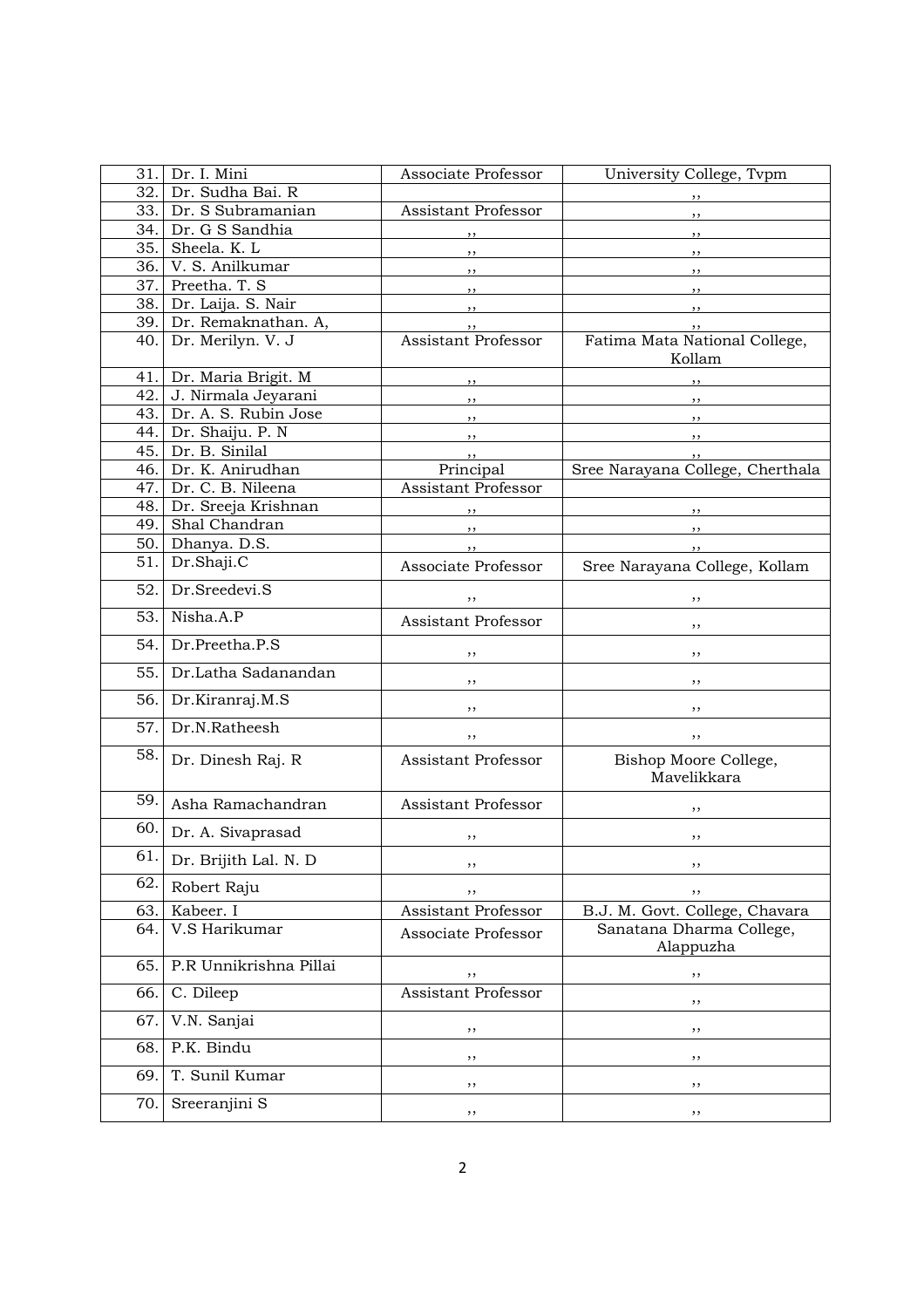| 71. | Shabnam, A                  | Assistant Professor                | MSM College, Kayamkulam                     |
|-----|-----------------------------|------------------------------------|---------------------------------------------|
| 72. | Muhammed Hafeelu. H         | Associate Professor                | ,,                                          |
| 73. | Dr. Kavitha K.R             | Associate Professor                | SN College, Chempazhanthy                   |
| 74. | Dr. Devi Priya              | ,,                                 | ,,                                          |
| 75. | Dr. Suma, B. S.             | ,,                                 | ,,                                          |
| 76. | Jerry C. Jacson             | <b>Assistant Professor</b>         | St. John's College, Anchal                  |
| 77. | Kavitha. C. H               | ,,                                 | ,,                                          |
| 78. | Dr. Rameshkumar. S          | <b>Assistant Professor</b>         | VTM NSS College,<br>Dhanuvachapuram         |
| 79. | Dr. Manoj. G.S              | ,,                                 | ,,                                          |
| 80. | S. Sasikumar                | <b>Assistant Professor</b>         | Govt. College for Women, Tvpm               |
| 81. | Dr. Sunil Kesavadatt        | ,,                                 | ,,                                          |
| 82. | Dr. K. G. Ajithkumar        | Associate Professor                | ,,                                          |
| 83. | Viji. V                     | Assistant Professor                | ,,                                          |
| 84. | Pratheep Kumar              | ,,                                 | ,,                                          |
| 85. | Gayathri. G.P.              | ,,                                 | ,,                                          |
| 86. | Dr. Manishankar Babu        | ,,                                 | ,,                                          |
| 87. | Sheeba. M.S.                | ,,                                 | ,,                                          |
| 88. | Dr. E. Valsala Kumar        | Principal &<br>Associate Professor | Christian College, Kattakada                |
| 89. | R. K. Remani Bai            | Associate Professor                | , ,                                         |
| 90. | L. S. Paul Raj              | ,,                                 | ,,                                          |
| 91. | S. Mahesh                   | <b>Assistant Professor</b>         | , ,                                         |
| 92. | Dr. Resmi. L                | ,,                                 | ,,                                          |
| 93. | <b>Deleted</b>              |                                    | ,,                                          |
| 94. | Dr. Jiji Joseph             | Assistant Professor                | ,,                                          |
|     | 95. Dr. P. Nusaifa Beevi    | Associate Professor                | Iqbal College, Peringammala                 |
| 96. | Dr. Kamarudeen Kunju. M     | <b>Assistant Professor</b>         |                                             |
|     | 97. Dr.S Venugopal          | Associate Professor                | NSS College, Pandalam                       |
|     | 98. Dr.G Prasanna Kumar     |                                    |                                             |
|     | 99. Dr.Sandhya P            | Assistant Professor                |                                             |
|     | 100 Dr.Jithesh Krishnan R   |                                    | $, \,$                                      |
|     | 101 Dr. L. S. Mini          | Associate Professor                | Sree Narayana College, Sivagiri,<br>Varkala |
|     | 102 Dr. S. Anilkumar        |                                    |                                             |
|     | 103 Dr. Hima R              | Assistant Professor                | , ,                                         |
|     | 104 Dr. S.S Usha            | Assistant Professor                | , ,                                         |
|     | 105 Dr. V. Ramakrishnan     | Assistant Professor                | Govt. College, Kariavattom                  |
|     | 106 Mathew Stephen          | , ,                                |                                             |
|     | 107 Dr. Ambilikutty Amma. P | Principal                          | HHMSPBNSS College for Women,<br>Tvpm        |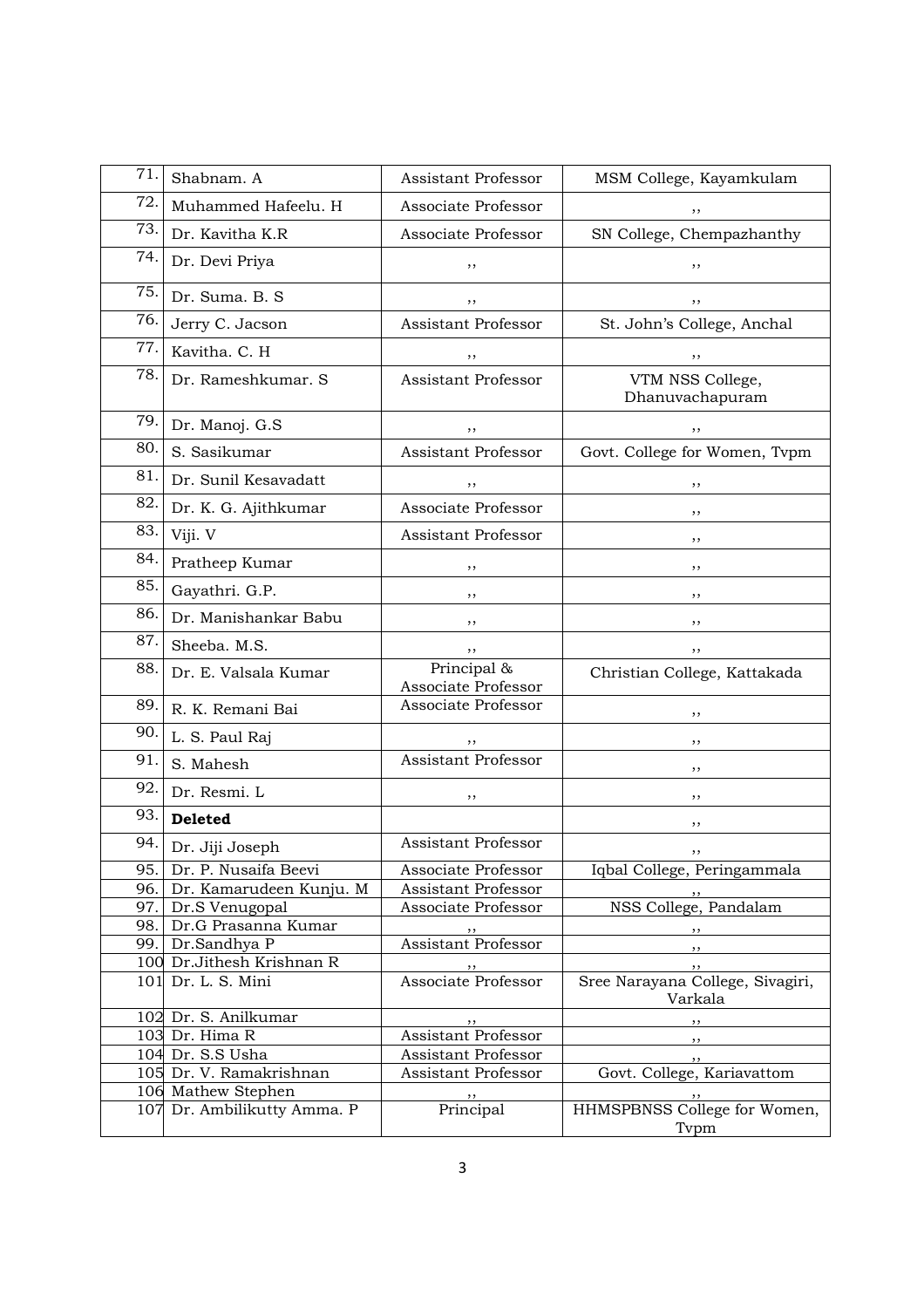|     | 108 Dr. Sushama Raj. R. V | Assistant Professor | , ,                            |
|-----|---------------------------|---------------------|--------------------------------|
|     | 109 Gayathri. M. K        | , ,                 |                                |
|     | 110 Dr. Divya.V.Nair      | , ,                 |                                |
| 111 | Annamma Thomas            | Assistant Professor | St. Gregorios College,         |
|     |                           |                     | Kottarakkara                   |
|     | 112 Dr. Archana G R       |                     |                                |
|     | 113 Dr. Lekshmi G M       | ,,                  | , ,                            |
|     | 114 Shalaj R              |                     |                                |
|     | 115 Dr. Vinod Haridas     | Assistant Professor | TKMM College, Nangiarkulangara |

University Buildings<br>Thiruvananthapuram<br>Date: 08.08.2016

University Buildings **Dr. Jayaprakas. M** Thiruvananthapuram Registrar(i/c)/Returning Officer